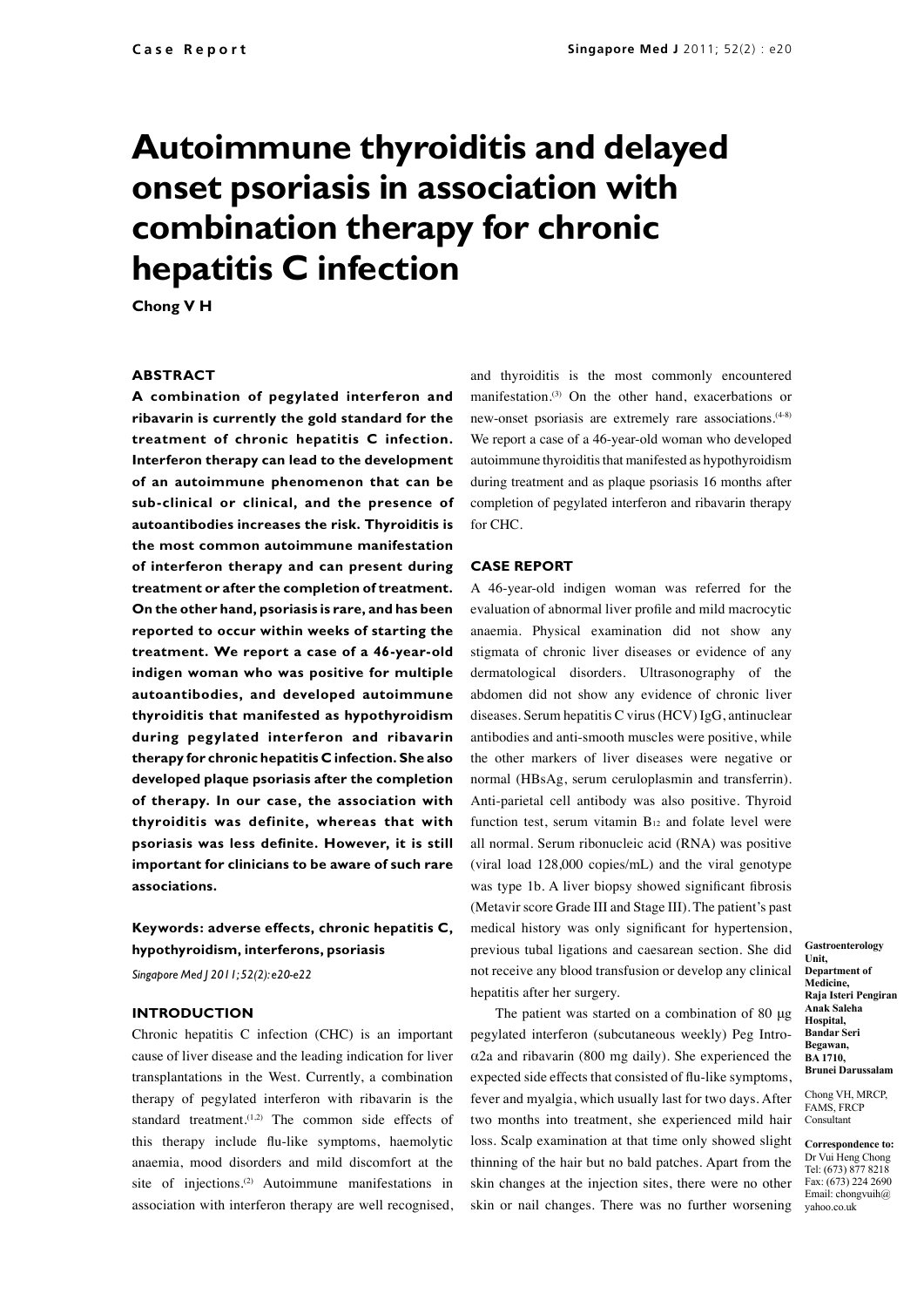of hair loss. After six months into the treatment, the patient developed clinical hypothyroidism and was started on thyroxine (50 μg daily). Thyroid antibodies (serum antimicrosomal and thyroglobulin antibodies) were positive. At this point, the serum HCV RNA was negative and the treatment was discontinued. After termination of treatment, the patient's symptoms settled and thyroid replacement therapy was eventually stopped.

One year after treatment, the patient remained well and serum HCV RNA remained negative, indicating successful viral clearance. However, she began to develop scattered dusky dark pigmentations on her body and later developed itchy scalp and scaling rash. 16 months after treatment, the patient developed salmoncoloured plaques on her body, which were consistent with plaque psoriasis (Fig. 1). She was referred to the dermatology department for further management and was started on topical tar treatment. Apart from the medications provided, she had not used any other medications. 24 months after developing psoriasis, she remained well; her psoriasis was under control and regressing with topical treatment.

#### **DISCUSSION**

Interferon- $\alpha$  is a naturally occurring glycoprotein that has important immune functions in response to viruses, parasites and tumour cells. Pegylation involves the attachment of a polyethylene glycol molecule to an interferon, creating a larger molecule that has a longer half-life. This allows weekly administration instead of the thrice-weekly administration for standard interferon. Overall, weekly administration is associated with fewer side effects. Currently, two pegylated interferons (12 kDal Peg Intro- $\alpha$ 2a® and 40 kDal Pegasy®) have been approved by the United States Food and Drug Administration for the treatment of CHC.

Both standard and pegylated interferons are associated with many side effects. The common side effects include flu-like symptoms, reactions and skin changes at the injection site, anorexia, weight loss, mood disorders and haematological abnormalities, namely neutropenia and thrombocytopenia.<sup>(2)</sup> The last two adverse effects can be serious and need to be managed appropriately. Interferon therapies have also been reported to aggravate pre-existing autoimmunity, unmask silent autoimmune processes and even induce de novo autoimmune disorders.(3) Induction of autoimmunity is usually evident with the appearance of various autoimmune markers that can be with or without clinical manifestations. Positivity for any autoimmune antibodies increases the predisposition to development



**Fig. 1** Photograph shows plaque psoriasis with scaling over the back of the trunk

of autoimmune disorders when given interferon therapy. Reported autoimmune associations include diabetes mellitus, thyroiditis, vitiligo and autoimmune haemolytic anaemia.(3) In fact, thyroiditis is one of the most common side effects of interferon-based therapy, with up to 40% of patients developing clinical or subclinical disease.<sup>(3,9,10)</sup>

Interferon-associated thyroid dysfunctions can be categorised into autoimmune thyroiditis and nonautoimmune thyroiditis. Clinical thyroiditis can be clinical or subclinical, and can present with symptoms of classical Hashimoto thyroiditis or Grave's disease.<sup>(3)</sup> Non-autoimmune thyroiditis can manifest as destructive thyroiditis, with early thyrotoxicosis and subsequent hypothyroidism, or as non-autoimmune hypothyroidism. Generally, hypothyroidism is the most common clinical manifestation and can develop during (early) and even more than six months after treatment (late). Our patient developed autoimmune thyroiditis during pegylated interferon therapy, and the presence of thyroid autoantibodies supported the autoimmune association. However, we cannot be certain whether the interferon therapy had aggravated a pre-existing silent autoimmune thyroid disease or induced a de novo manifestation, as we had not checked the antibody status before starting the treatment. It is also interesting to note that HCV itself is associated with thyroiditis. Increased anti-thyroid peroxidase antibodies (8.7% vs. 3.4%) have been found among patients with chronic hepatitis, significantly clustered among women, particularly those with CHC compared to hepatitis B and D. Treatment with interferon significantly increased the prevalence of antibodies (from 12.5% to 18.6%) and thyroid dysfunction (from 3.7% to 9.7%).(3,11)

Common cutaneous reactions include dryness, itching, urticaria and hair loss.(7) Our patient had local injection reactions and self-limiting thinning of hair.